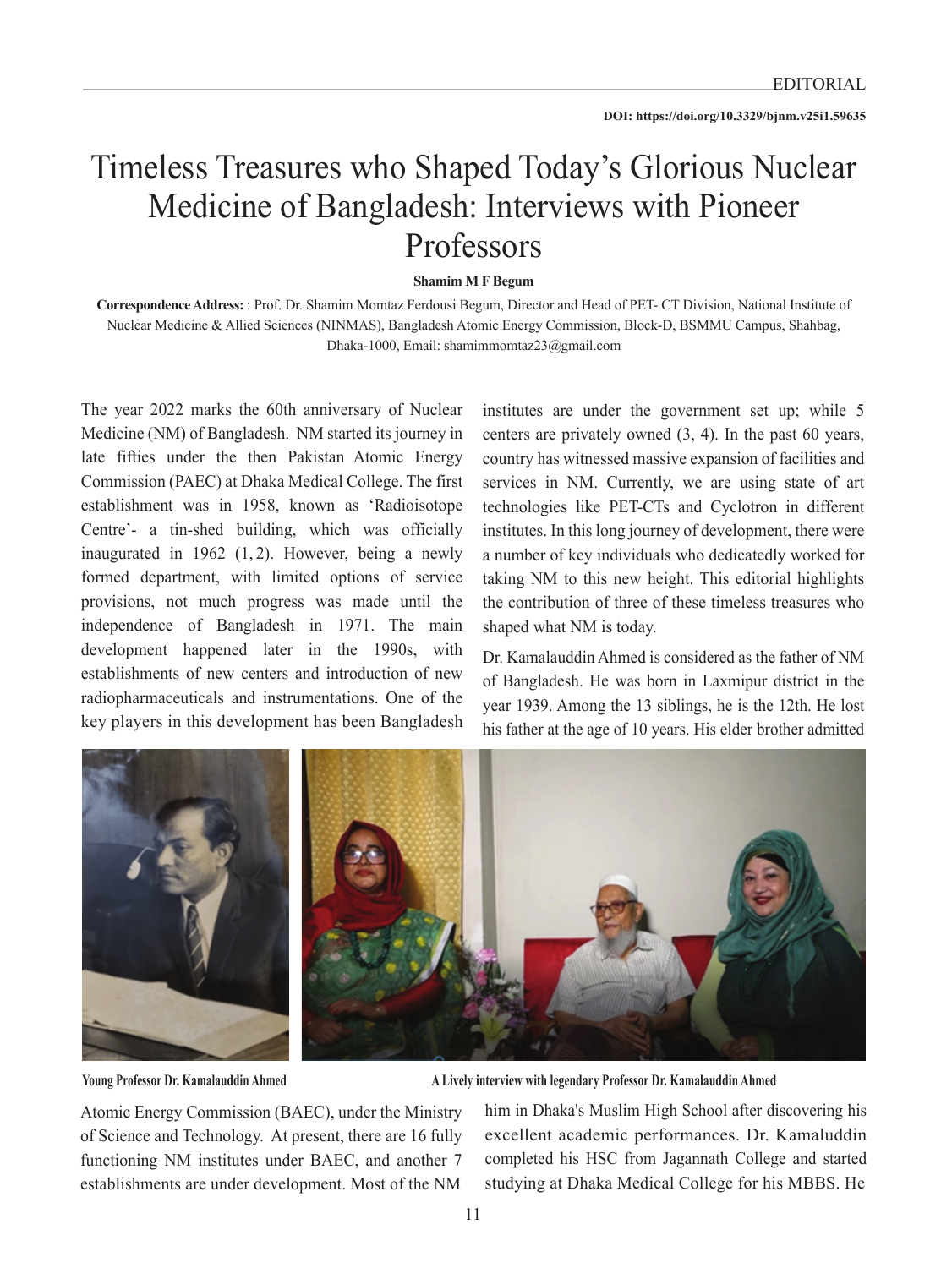obtained third position in the final professional examination of MBBS and planned to be a surgeon. However, Professor Asiruddin, the then head of department of surgery of Dhaka Medical College, recommended him to pursue his career in NM, which did not exist in this region at that time. His first job was with the then PAEC in Karachi and selected by the International Atomic Energy Agency (IAEA) for higher education in London in 1960. In 1965, he received his master's degree on Radiation Biology and Physics from the Royal Free School of Medicine. After that he returned to Dhaka and tirelessly worked to establish NM Centre in Chittagong from 1970 to 1978. In 1980 he was given the responsibility to establish the Institute of Nuclear Medicine (INM) in Dhaka. Initially, INM was planned to establish at Atomic Energy Research Establishment (AERE) campus at Savar. But as a physician Prof. Kamaluddin knew that the best place to serve more patients would be Dhaka city. So, he persuaded the then director of the IPGMR, the National Professor Dr. Nurul Islam, to allot a space at IPGMR campus in Dhaka. Finally, in 1984, INM was established on the 4th level of Block A of the IPGMR. He was there till 1992 as a director and did all that was possible to make it a center of excellence technically as well as academically. He was the initiator in founding the post graduate NM Diploma (DNM) course at INM. The first ultrasonography machine was introduced in the country under his leadership in 1982. As a recognition of his skill in development in the field of NM, IAEA selected him as an expert to establish and upgrade different NM centers in Africa e.g. Zambia, Kenya, Sierra Leone and Ethiopia. Dr. Kamaluddin was the founder president of Society of Nuclear Medicine, Bangladesh (SNMB) in 1993. Among his many qualities; remarkable was his punctuality, compassion for his junior colleagues. He was meticulous in his job and would expect same from people around him. He used to consider all of his co-workers and employees as his family members.

It would be incomplete if his late wife Hasina Begum's contribution is not acknowledged, who stood by his side through all of his difficulties. Mrs. Hasina who was a teacher by profession, would always take care of the household so that he could concentrate on his job. Dr. Kamaluddin is blessed with three brilliant daughters.

I used to be nervous in any type of interactions with our respected and beloved Kamal Sir, though he was always

fatherly. I am his direct student; even recall his gorgeous appearance during my job interview. When I was assigned to take our beloved Sir's interview, I felt honored, happy and excited. I visited his home along with my colleague Prof. Fatima Begum taking prior appointment from sir's eldest daughter Dr. Nasim Khan. I was delighted to see sir's peaceful face (a face of pious man). Sir was so pleased to see us and asked his daughters to entertain us with snacks. He gave us his heartfelt cooperation.

We asked him following questions: We are going to celebrate the Silver Jubilee conference of SNMB, what is your feeling as founder president of SNMB? We also wanted to know his views regarding our progress in NM field and asked how he envisions the future of NM.

Dr. Kamaluddin expressed his satisfaction on the progress of NM in Bangladesh. He had two wishes: one, to upgrade the NM institutes outside Dhaka, and the other, to improve the therapeutic application of NM in Bangladesh.

**Prof. Dr M A Karim** is the legendary NM leader of Bangladesh. A valiant freedom fighter, Prof. Karim graduated from Rajshahi Medical College in 1972-73



**Prof. Dr M A Karim**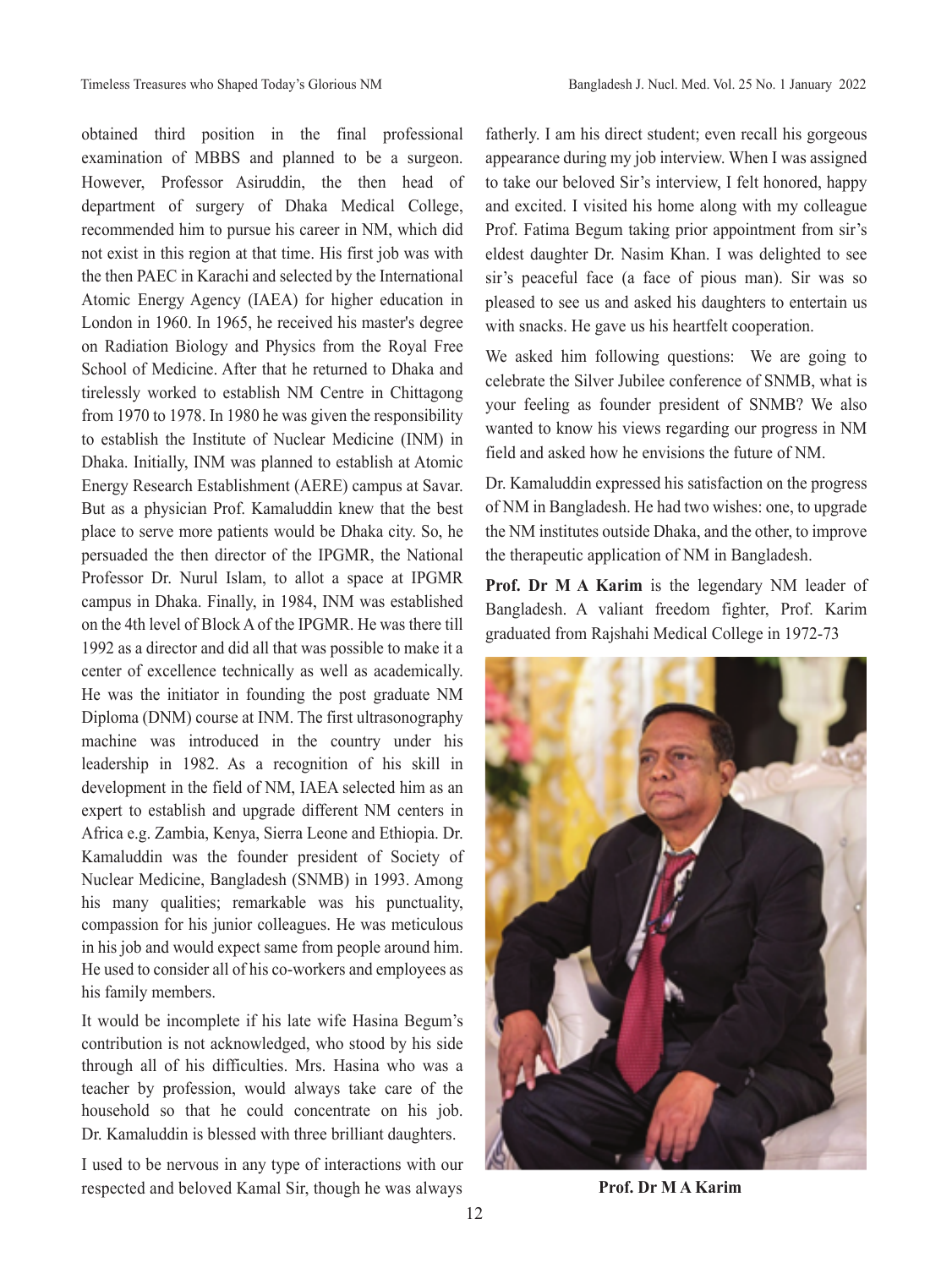after the liberation war in 1971. He joined the ministry of health after passing MBBS but witnessing some irregularities in his department made him quit his job as a protest. Later, he joined BAEC in 1974, when there were only three NM centers located in Dhaka, Chittagong and Rajshahi with limited facilities and services. Prof. Karim recalled that there was no gamma camera for diagnostic imaging and only rectilinear scanner was used.

Prof. Karim went to USA and completed his fellowship training in NM from MD Anderson Hospital, Texas University in 1979-1980. The fellowship training has tremendously inspired him to develop NM in Bangladesh. Later, as an International Atomic Energy Agency (IAEA) Nuclear Medicine expert, he also helped to develop NM facilities in countries like Ethiopia, Yemen, and Sierra Leone.

Prof Karim was the founder member and first General Secretary of SNMB and also served as President of SNMB from 1995 to 2006. He was one of the founder member of Asian Regional Cooperative Council for Nuclear Medicine (ARCCNM) in 2001. He received 'Lifetime Achievement Award' from ARCCNM and World Association of Radiopharmaceutical and Molecular Therapy (WARMTH) for expansion and development of Nuclear Medicine in Bangladesh as well as in Asian region. He was also awarded a Gold Medal by WARMTH in 2020 for his contribution in NM. He is blessed with a son and daughter, both are physicians.

Karim Sir was a visionary leader who always encouraged us to attend national and international conferences. So, it was my privilege to interview such a person who has dedicated so many years in developing SNMB and boosting the global level of NM and SNMB. I was amazed to visit his home. He welcomed me so vibrantly with his family that I was speechless.

I asked him how he felt being a pioneer physician of NM as we are going to celebrate the Silver Jubilee conference of SNMB. We also wanted his views on the present situation of NM in Bangladesh and asked his advice for the future NM personnel.

Prof. Karim expressed his satisfaction with current status of NM in Bangladesh. NM has come a long way since his time with the introduction of state-of-the-art SPECT, SPECT-CT, and PET-CT with our own cyclotron facility.

Most advanced diagnostic methods are being used successfully in almost all of the NM institutes of the country. He wished for our future generation to be the forerunners in the advancement of therapeutic NM in both our country and around the world.

**Prof. Dr. Fauzia Moslem** is the pioneer woman NM physician in Bangladesh and a brave freedom fighter of our historic liberation war in 1971. She was graduated from Dhaka Medical College in 1970. After liberation of



**Prof. Dr. Fauzia Moslem**

Bangladesh she served as a Medical Officer in Directorate General of Health Services. Later, she joined BAEC as a Medical Officer of NM in 1975, which she thought to be a fascinating field of medicine with no emergency. Throughout her career she served as the director of different NM centers, institutes and Bioscience Division of BAEC. She was actively involved in the introduction and development of a course curriculum for post graduate diploma in NM (DNM), which was upgraded to M. Phil later on. Amongst many scientific projects conducted by her the most remarkable one was the newborn screening for congenital hypothyroidism. Laboratory facilities were developed under that program and hopefully the screening procedure will be included in neonatal health program in national level in near future. She was also a pioneer in the field of ultrasonography when it was first introduced in